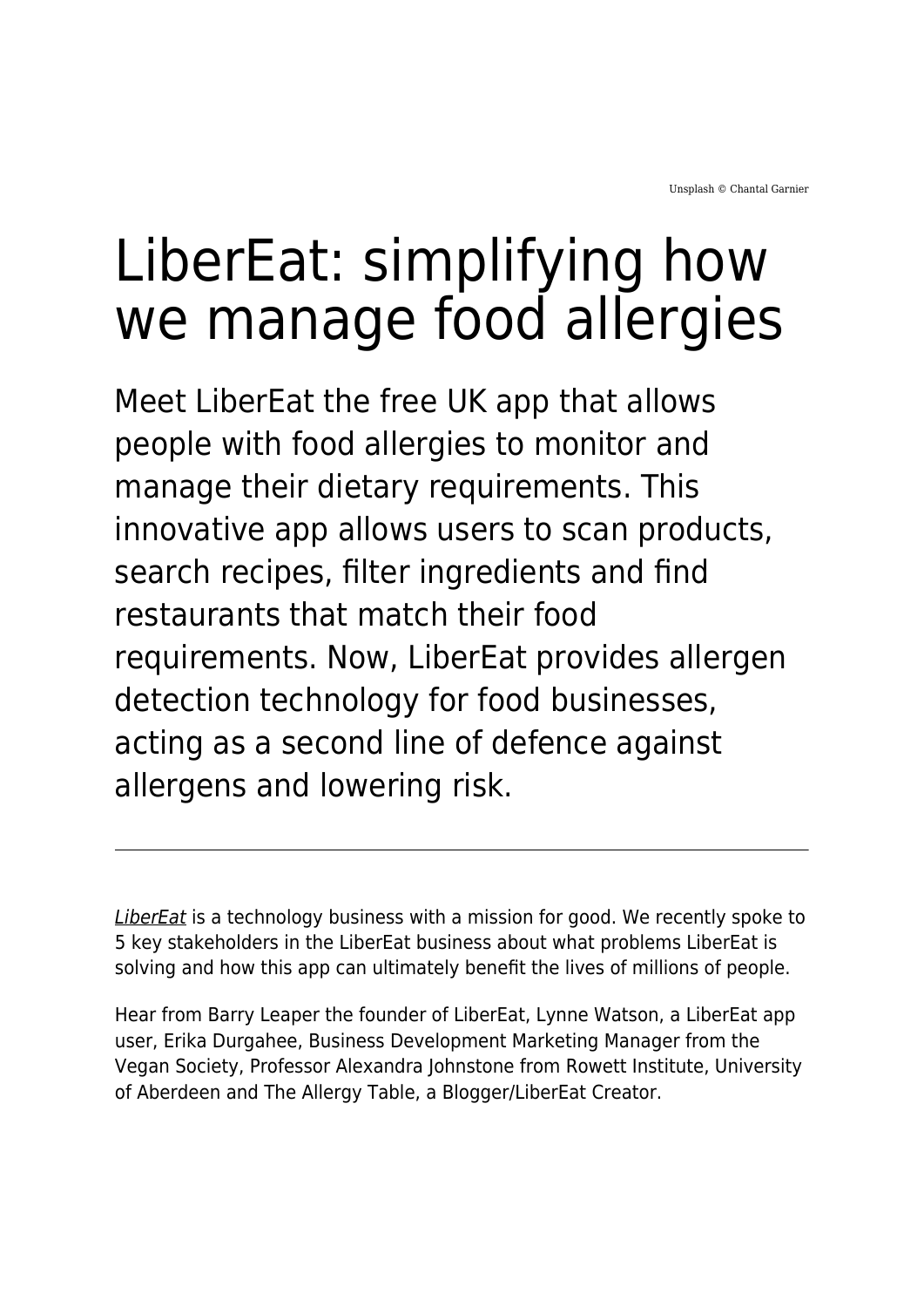# Barry Leaper, Founder LiberEat

#### **Why did you decide to get into the foodtech sector?**

It wasn't something I was planning on. The idea for LiberEat came about through personal experience and problems family members and friends with dietary requirements were having. We had looked at the apps for dietary requirements available at the time and wanted to improve on what was available, which was basically apps that gave general suggestions and recommendations. Essentially, we wanted to provide an app that could show you easily exactly what you could have whether you were shopping for groceries, eating out or cooking recipes at home. We soon realised that for an app like that to be safe we would need to develop tech which could extremely accurately identify allergens in food data and this took us a few years to develop. We now use that unique technology to help businesses significantly reduce the risk of errors in allergen communication.

#### **What is it about allergy detection that is so critical to both consumers and businesses?**

Errors in allergen communication can lead to serious injuries for customers, as well as costly recalls and severe reputational and financial damage for businesses.

#### **At what stage did you realise there was a gap in the market to serve food-allergy communities and businesses?**

We found by accident that our technology was catching errors in live food label data and menus and began to investigate the causes of these errors. We realised that we had the potential to help make food products and eating out much safer for people with dietary requirements by helping businesses reduce risks of errors.

#### **LiberEat has won many startup and innovation awards, how have these achievements helped you scale and develop valuable partnerships?**

These have been great exposure for us and helped make more people aware of LiberEat. We've been really fortunate to develop some fantastic collaborations with organisations such as the Vegan Society Vegan Trademark and highprofile food businesses.

#### **How is LiberEat super serving people who have or work with dietary**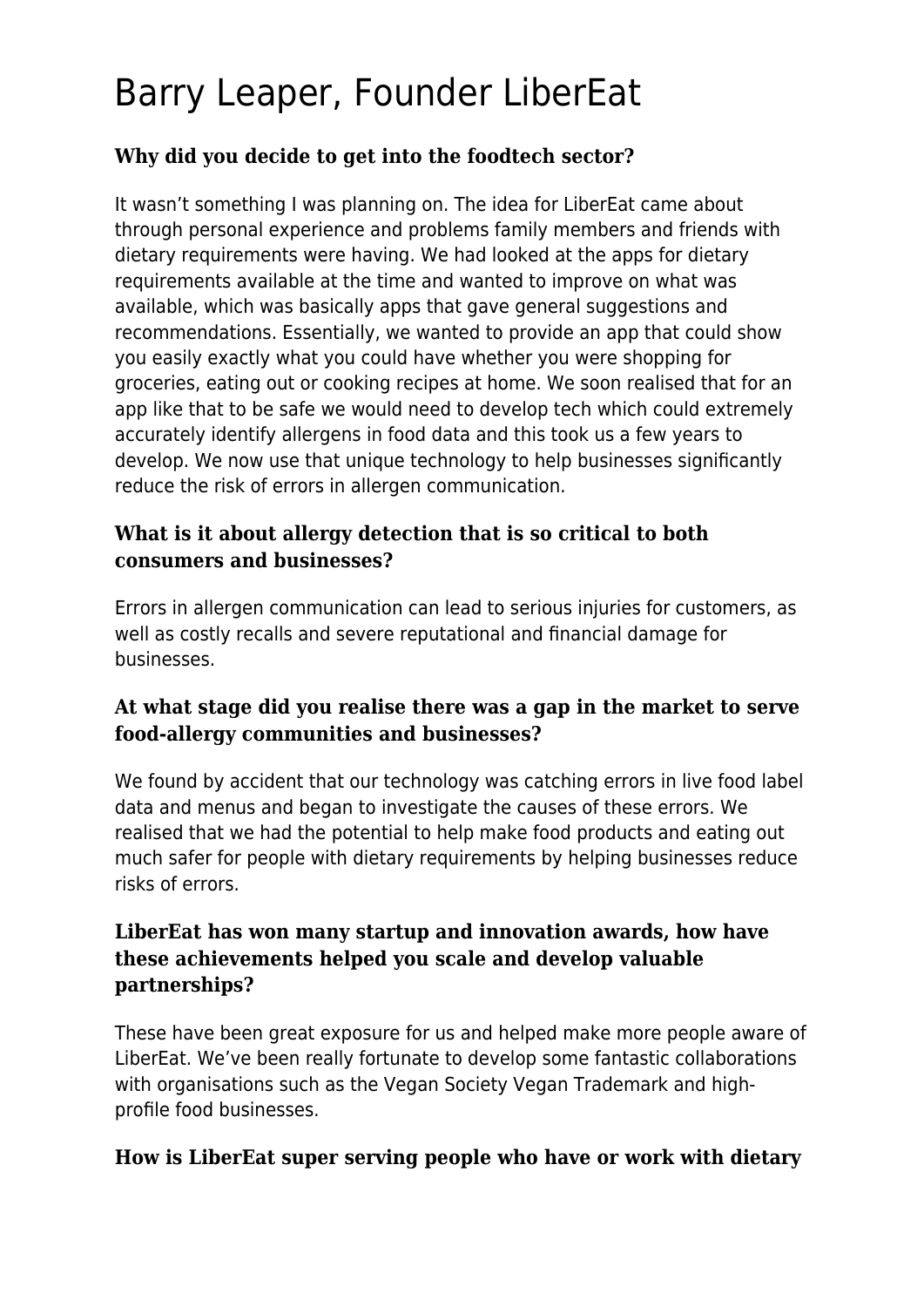#### **requirements via data analytics and technology to ultimately make food safe and easy for everyone?**

our goal is to become a gold standard in the food sector and hugely reduce the risk of incorrect allergen information reaching consumers. In addition we can help to save businesses from the costs of product recalls and reputation damage.

# Lynne Watson, LiberEat App User

#### **What are your specific dietary requirements and how has this impacted/shaped and informed your lifestyle?**

I have gluten, dairy, egg and onion intolerances plus I don't eat meat. It makes it especially difficult when going out to eat in cafes or restaurants without contacting them ahead of time, and also makes me feel like I'm always labelled 'the fussy one' by the people I'm with. At home I almost always make things from scratch rather than having ready meals so I am sure of the ingredients. There is more choice available in supermarkets now though – even if you do have to go to them all to get the things you like / need!

#### **LiberEat's app has some 150,000 grocery products already included in the platform. How has LiberEat simplified your dietary requirements?**

I mainly use the scanning facility on the app, mostly for frozen foods but also for anything pre-packaged, it's so much quicker than reading through all the ingredients, especially if something is frozen! I also really like the recipe section but I haven't used the Eat Out part of the app as I don't generally go to chain restaurants – although their choices are generally better for me my friends prefer more 'local' places.

#### **Can you explain what you did before this app to educate and inform yourself on special dietary and allergy foods?**

Previously I had to go through all the ingredients on everything – and trust they were accurate. It is easier now the common allergens are in bold type but scanning the barcode is so much quicker! I am also on a couple of FB forums too where good information on new products is shared.

#### **What do you love most about the LiberEat app and community?**

I just love how easy it is to use the app, making my life quicker, simpler and safer. It's great to get new ideas from the recipe section, and just to know there are lots of people in the same situation.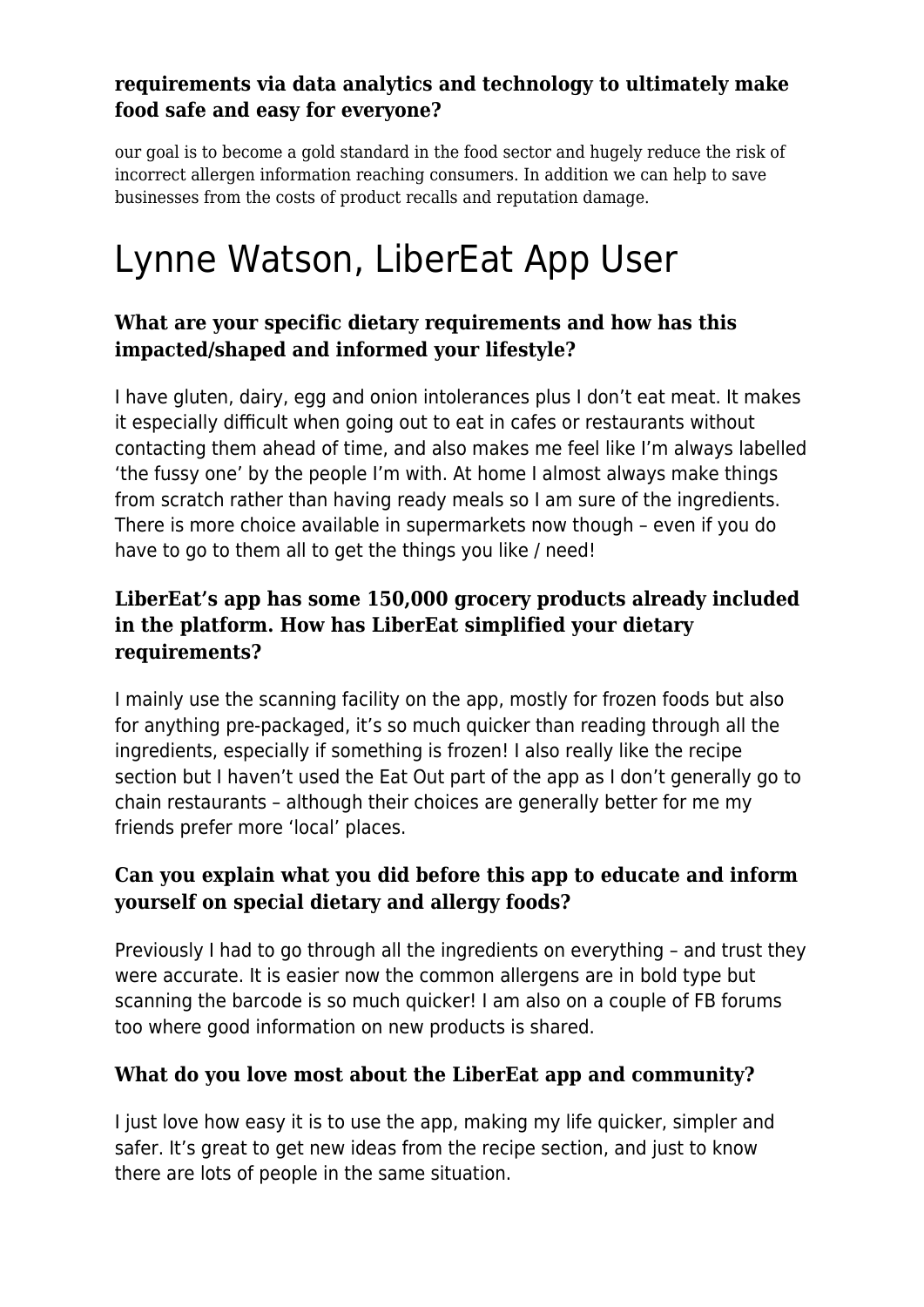#### **Why are apps such as LiberEat so important to those with allergies and dietary requirements?**

It works so well just for me (as I said making my life quicker, simpler and safer), but I have also recommended it to some of my friends who have children with allergies / intolerances because it must be so hard to cater for everyone's different needs – I think it really comes into its own when multiple profiles are required.

## Ericka Durgahee, Business Development Marketing Manager, The Vegan Society

**The Vegan Society's Vegan Trademark and LiberEat have partnered to enable LiberEat app users to search for highly trusted and reputable Vegan Trademark products in their searches. Can you tell us why you choose LiberEat to partner with and what this partnership means to the Vegan Trademark?**

The mission here at The Vegan Society is to make veganism accessible and easy for everyone. LiberEat allows users to see vegan options with verification from the Vegan Trademark, alongside allergens, meaning vegans with allergies can shop easily, and those who maybe didn't think of a vegan option before will give it a go. Combining our strengths has allowed thousands of people across the UK to cut through the sea of confusing labels and quickly find what suits their needs. There wasn't another app out there that could provide that clarity for people, and the team at LiberEat embraced our request with open arms this year! Thank you for working with us.

**While the app was initially envisaged for those with allergies and intolerances, it has also been embraced by vegan, vegetarian and flexitarian communities to help navigate their options from the grocery aisles and restaurant menus. There are numerous dietary education apps on the market, can you tell us what sets LiberEat apart from other dietary apps on the market?**

We know that many vegans are the only ones in their household and that many have other allergies or dietary requirements beyond. LiberEat is the only product search app in the UK linked directly to supermarkets and allows you to add individual needs into profiles and shop for the whole family without feeling confused or put off by unvalidated product claims. These values align with the goals of the Vegan Trademark, which is the sunflower mark you can find on verified vegan products, and it made perfect sense to add the trademark against all registered products within the app, alongside any other status'.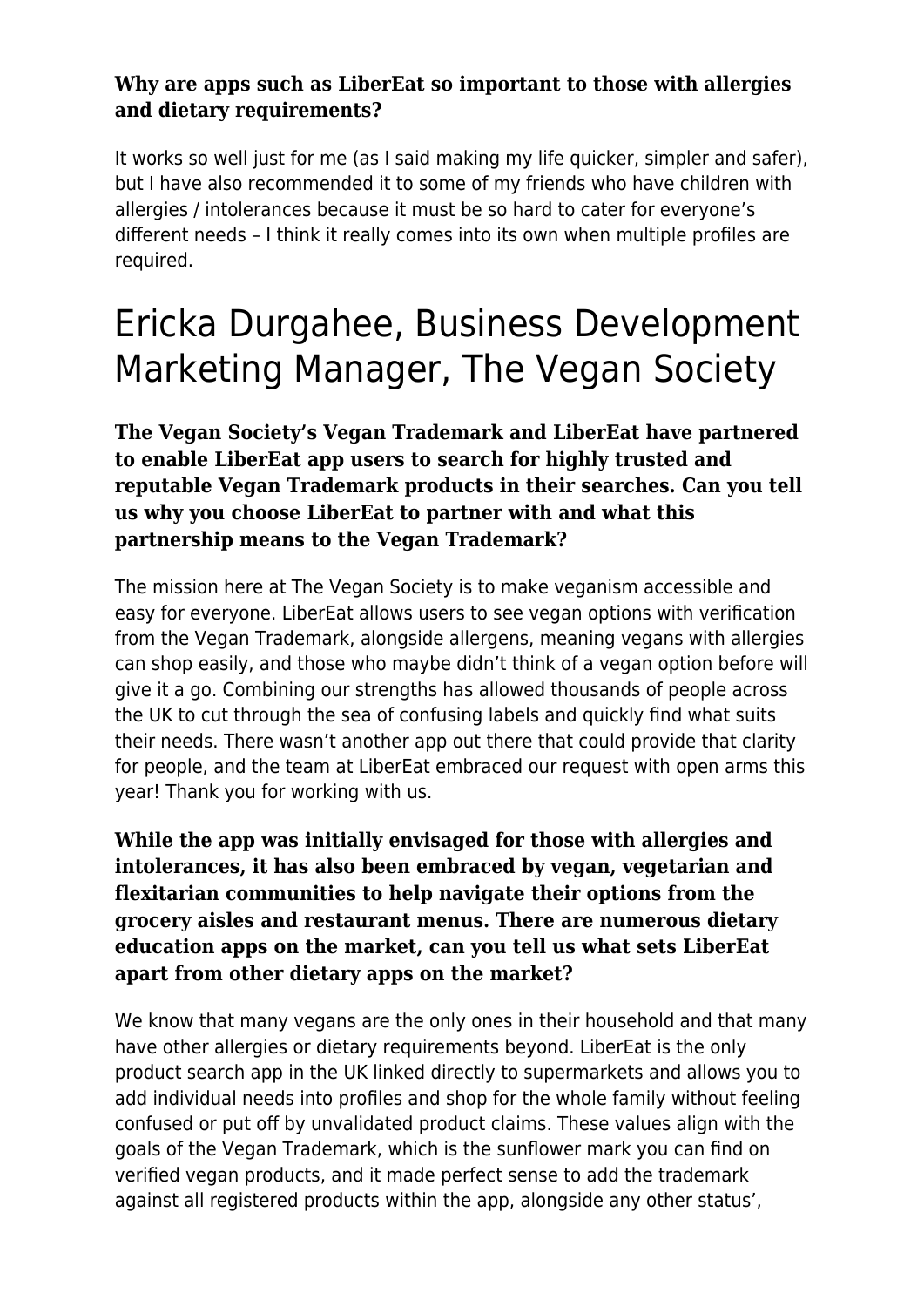Read also

[An interview with Meatless Farm founder, Morten Toft Bech](https://www.maddyness.com/uk/2021/03/31/an-interview-with-meatless-farm-founder-morten-toft-bech/)

**I understand the partnership will allow LiberEat users to easily access vegan recipes and gain the ability to use an in-app scanner to double- check whether a product is suitable for their vegan diet. Is this correct? If so, can you please elaborate on why this functionality is important to the estimated 13 million people in the UK with food allergies and other dietary requirements?**

The Vegan Society exclusively creates the recipes on the app under our profile. We have dieticians on staff to help create balanced, easy recipes for everyone, and LiberEat provides another way to follow the recipes, add the products needed to the cart and ensure they're vegan. Of course, if you don't have the time to choose a recipe in the app and you're just looking to check if a product is vegan, or meets your other dietary needs, the scanner gives you a quick way to make sure you can have that product. This combination within one app creates one place, rather than 5 or 6, that matches up your requirements to the product label, doing all that hard work for you.

#### **Why is it important for the Vegan Society to support, endorse and empower dietary requirement apps such as LiberEat?**

Our vegan product labelling scheme puts us right at the centre of demanding clear product labelling from businesses, and we believe that self-claims aren't very useful, both for vegans and otherwise. LiberEat has the funding to understand allergens alongside veganism and allows everyone to find vegan products easily or try vegan products they might not have before because it meets their other needs. Together, we share the desire for food and drink to be accessible and transparent, which means we had no choice but to team up!

#### **Food safety is mission critical to LiberEat. Can you elaborate on how this mission aligns with The Vegan Society and what can we expect to see next from this empowering partnership?**

We'll continue to share each other's work and grow the database of verified vegan products available on the app. The Vegan Trademark has over 18,000 food and drink items verified now (amongst plenty of other products), with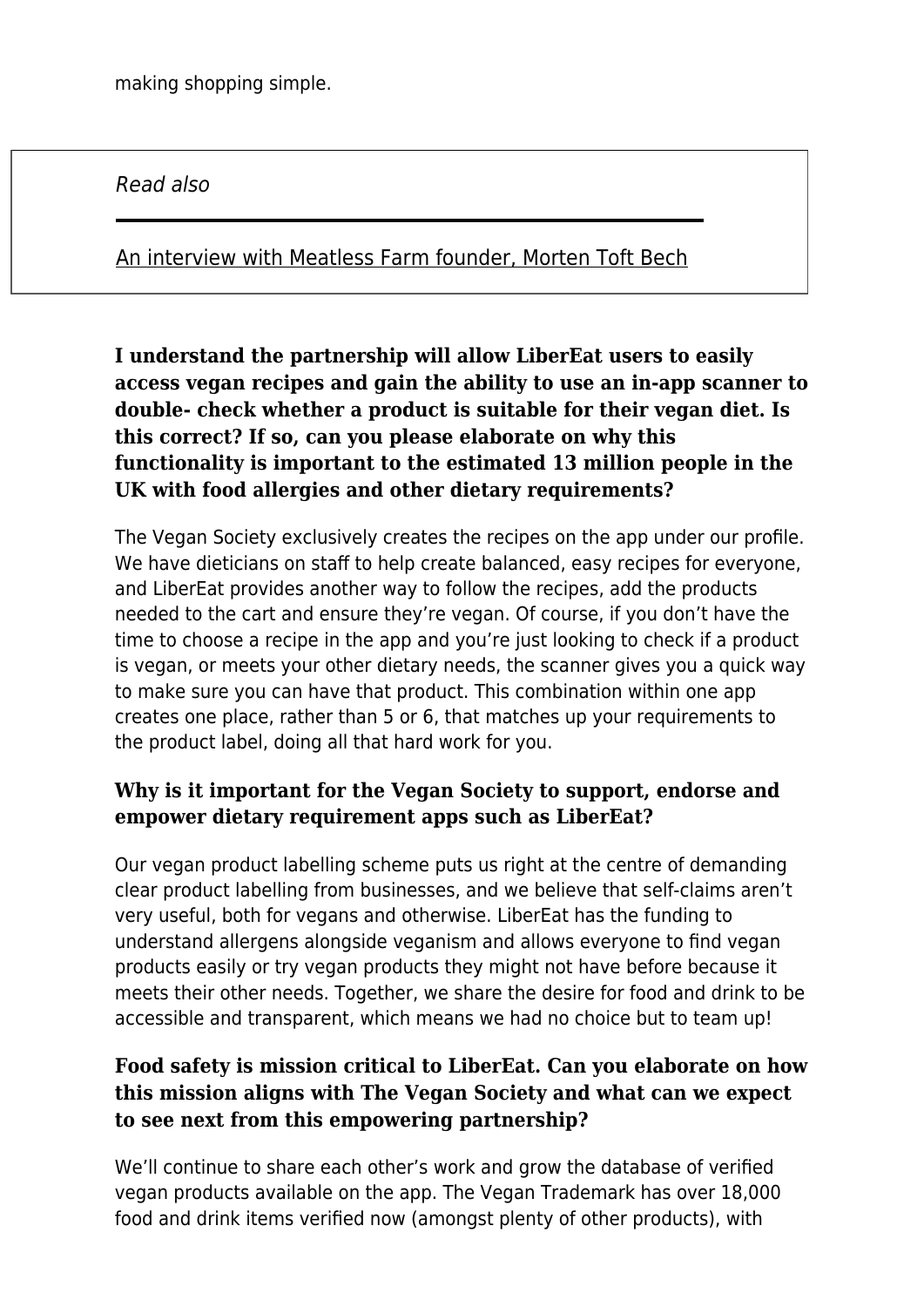more hitting supermarket shelves every day. We're hoping to see some new supermarkets soon on there that we're both working with, and we will of course be adding new recipes and sharing our stories together throughout 2022!

### Professor Alexandra Johnstone – Rowett Institute, University of Aberdeen

#### **Please explain your role in nutrition and education and why you think LiberEat is a vital tool for informing both the health industry and general public on health and wellbeing?**

Using digital technology is the future for healthcare – this smart app has the potential to make food easier and safer for people with specific nutrition or dietary requirements. I have been working with LiberEat in an academic capacity since 2017, particularly in the development of their smart app. This app guides people to make informed food choices, such as avoiding allergen ingredients and animal products.

**LiberEat has also forged a partnership with Robert Gordon University and The Data Lab to collate data to better inform health campaigns, interventions and dietary strategies for the general population. Why is it important that technology companies and startups such as LiberEat create easy to use platforms for people to identify allergens and ingredients?**

This is a solution that informs people to make educated decisions about their nutrition. The LiberEat smart app is able to guide consumers about allergens and ingredients to fit with their personal choices or allergies, which includes recipes, meals from restaurants & supermarket groceries. It is exciting to think that we can use technology to guide our food choices.

#### **Do you see enough research and funding going into the food tech sector and if so, why do you think this sector is suddenly growing and becoming increasingly important?**

That's an interesting question. As an academic nutrition scientist, I am always looking for opportunities to share my knowledge and expertise with business partners. LiberEat has over the years developed industry and academic collaboration with Universities and UK businesses in the food industry to build their profile. The technology they have developed offers invaluable market insights from their data on consumer preferences and trends and helps businesses keep customers safe via allergen detection and communication.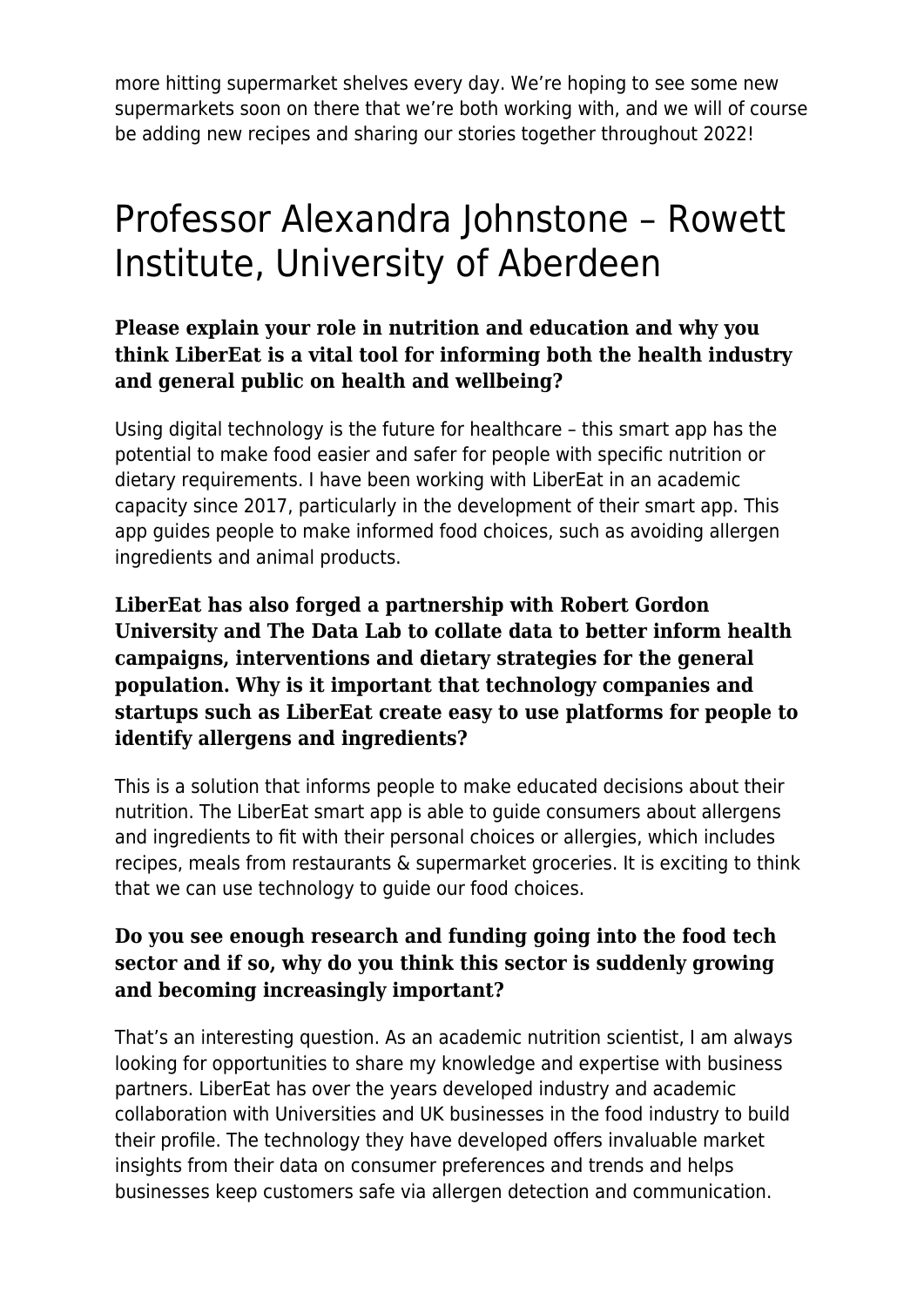#### **Has public health promotion become more or less paramount since the pandemic and if so why?**

Since the COVID pandemic, some of the diet and health inequalities in the UK have become more apparent. However, we have had to embrace digital technology to support our healthcare goals and using these tools for health promotion has become ever more important over the past 2 years.

#### **What is it about LiberEat that sets it apart from other B2B and B2C dietary requirement apps on the market?**

The future vision of using the LiberEat app is unique, which looks beyond helping people to avoid certain ingredients; the app will eventually support consumers to live a healthier lifestyle including food shopping choices, at home cooking and eating out.

### The Allergy Table, Blogger and LiberEat Creator

#### **What is about the LiberEat app that you find empowering and relevant?**

I really like how there are multiple different creators on the platform. I never get bored and there are so many recipes and cuisines to choose from.

#### **Why did you choose to be an advocate/influencer/content creator for LiberEat? Can you explain how you align with their mission to make food easy for everyone?**

I love the way the app is super user friendly and actually gives options of the types of products we can buy in the shops- which truly helps people who are new to this way of living and eating. It's also great that you can filter the supermarket you go to! It's like an allergy friendly supermarket on your phone. Product and menu filtering is incredible for people who want to eat out but unsure where to start. It gives people the confidence to try something new.

#### **The LiberEat app currently offers over 460 recipes from food bloggers and organisations such as The Vegan Society. Can you explain how you are creating content and helping amplify the LiberEat mission via content, ambassadorship or promotion?**

My recipes are easy recipes for people with multiple food allergies. I develop content that isn't difficult for people who are new to cooking free from and not